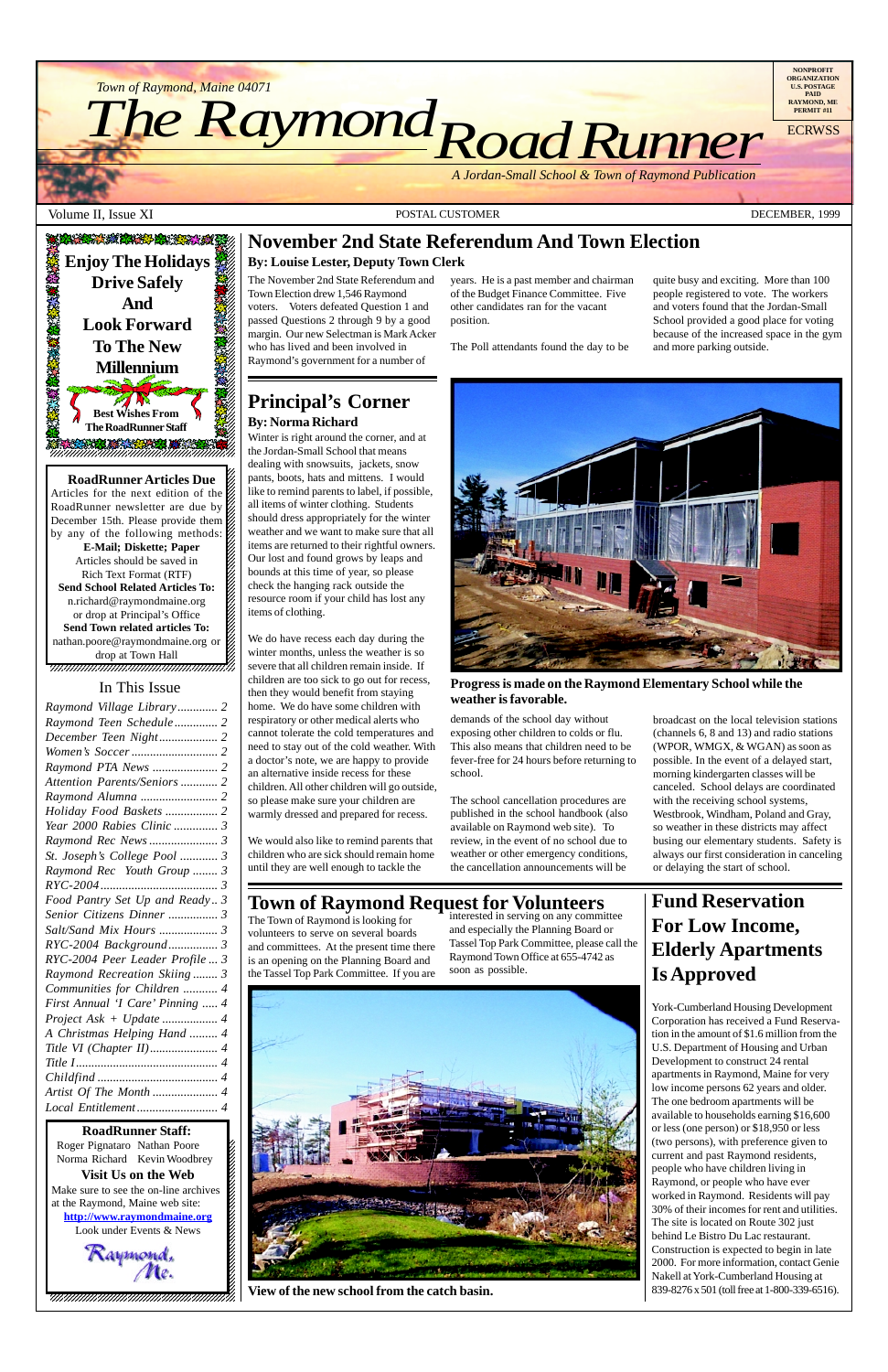#### $\blacksquare$   $\blacksquare$   $\blacksquare$   $\blacksquare$   $\blacksquare$   $\blacksquare$   $\blacksquare$   $\blacksquare$   $\blacksquare$   $\blacksquare$   $\blacksquare$   $\blacksquare$   $\blacksquare$   $\blacksquare$   $\blacksquare$   $\blacksquare$   $\blacksquare$   $\blacksquare$   $\blacksquare$   $\blacksquare$   $\blacksquare$   $\blacksquare$   $\blacksquare$   $\blacksquare$   $\blacksquare$   $\blacksquare$   $\blacksquare$   $\blacksquare$   $\blacksquare$   $\blacksquare$   $\blacksquare$   $\blacksquare$ **TH=**Town Hall **JS=**Jordan-Small **KC=**Kokatosi Campgnd **TG=**Town Garage **FB=**Fire Barn **VL**=Village Library **1** *Recycling Pickup* **7:00PM JS** School Committee **2 6:30-7:30AM JS** Walk for Health **9:30AM VL** Story Time **6:30PM KC** Lions Club **7:00PM VL** Library Club **3 4** 5 6 7 **6:30-7:30AM JS 8 7:00PM TH 9 6:30-7:30AM JS 10 11** December 1999 **Events and Meeting Schedule**

|                                                 |                                                                                   | Walk for Health<br>7:00PM TH<br>Selectmen                                                                                                             | <b>Planning Board</b><br><b>Business Meeting</b>                                                                                           | Walk for Health<br>9:30AM VL<br>Story Time                                                            |                                                                                      |                                                                                                                                                      |
|-------------------------------------------------|-----------------------------------------------------------------------------------|-------------------------------------------------------------------------------------------------------------------------------------------------------|--------------------------------------------------------------------------------------------------------------------------------------------|-------------------------------------------------------------------------------------------------------|--------------------------------------------------------------------------------------|------------------------------------------------------------------------------------------------------------------------------------------------------|
| 12                                              | 13<br>7:00PM TH<br>Budget/Finance<br>Committee<br>& Selectmen                     | <b>14</b> Recycling Pickup<br>6:30-7:30AM JS<br>Walk for Health                                                                                       | 15 Recycling Pickup<br>5:30PM JS<br>Senior Citizens Supper<br>7:00PM JS<br><b>School Committee</b><br>7:30PM FB<br><b>Ladies Auxiliary</b> | 16<br>6:30-7:30AM JS<br>Walk for Health<br>9:30AM VL<br>Story Time<br>6:30PM KC<br>Lions Club         | 17<br>8:45AM JS<br><b>Good News</b><br><b>JSS Honors Assembly</b>                    | 18                                                                                                                                                   |
| 19<br>10:00AM TH<br>Appleals Board<br>Site Walk | 20<br>7:00PM VL<br><b>Historical Society</b>                                      | 21<br>6:40PM VL<br><b>Library Board Meeting</b><br>7:00PM TH<br>Selectmen                                                                             | 22                                                                                                                                         | 23<br><b>Christmas Vacation</b><br>No School<br>7:00PM TH<br><b>Cemetery Committee</b>                | 24<br><b>Christmas Vacation</b><br>No School<br><b>Town Office Closes</b><br>at Noon | 25<br><b>Christmas</b><br><b>Town Office Closed</b>                                                                                                  |
| 26                                              | 27<br><b>Christmas Vacation</b><br>No School<br>7:00PM TH<br><b>Appeals Board</b> | 28 Recycling Pickup<br><b>Christmas Vacation</b><br>No School<br>7:00PM VL<br><b>Library Board Meeting</b><br>7:00PM JS<br>Conservation<br>Commission | 29 Recycling Pickup<br><b>Christmas Vacation</b><br>No School                                                                              | 30<br><b>Christmas Vacation</b><br>No School<br><b>Appeals Board Deadline</b><br>for December Meeting | 31<br><b>Christmas Vacation</b><br>No School                                         | <b>To Be Announced</b><br>7:00PM TH<br><b>Diabetes Meeting</b><br>6:30PM JS<br>Middle School Dev.<br>Com.<br>7:00PM TH<br><b>Recycling Committee</b> |

## **Raymond Teen Schedule**

| Date | Event               | Contact        | Where                  |
|------|---------------------|----------------|------------------------|
|      | 12/12 RVCYC Meeting | Mike McClellan | Raymond Village Church |
|      | Carolling/ Party    |                |                        |
|      | 12/17 Teen Night    | Mike McClellan | Raymond Village Church |
|      | Bonco Party!        |                |                        |
|      | 12/26 Sunday School | Elaine York    | Raymond Village Church |

If you have any Middle School or High School event to include in this listing, e-mail or call Mike McClellan by the 15th of the month. **mmcclel1@maine.rr.com** 655-4438

## **December Teen Night at Raymond Village Church**

On December 17, 1999 we will have the next Teen Night. Come to experience BONCO! This is a party game involving dice that will keep you moving and test your luck. Prizes will be awarded and all you need to bring is a spirit for fun. We need 4 players at each table so come on in to the BONCO! Party at Raymond Village Church on the 17th. Open to all teens...grade 7 thru 12. Contact Mike McClellan at 655-4438 for details.

## **Attention Parents And High School Seniors**

Applications for the \$500 Betts-Douglas-Hickey Scholarship have been distributed to area high school counselors and to Mrs. Hutchinson at the Jordan-Small School. Two scholarships will be available this year. These scholarships are to benefit any graduating seniors, with preference to the students who will be furthering their education in the medical or public service area. All applications must be postmarked by April 30, 2000.

## **Raymond PTA News**

Our next PTA meeting is on Monday, December 6 @ 3:30 in the library. Child care will be available. Please note that PTA meeting minutes will be posted on the Raymond Web site http://www.raymondmaine.org .

The Raymond PTA appreciates contributions to its SNACK BOX. Small packages of crackers, granola bars, raisins, etc. are made available to those students needing a snack. Your contributions to the SNACK BOX are much appreciated. These can be dropped off in the Jordan-Small School office.

## **Raymond Alumna Elected Freshman Class President**

Valerie Martin, a Jordan-Small School graduate, has been elected Freshman Class President of Windham High School. In keeping with her campaign promise, she continues to do the very best she can to support her classmates presently and into the new millennium. As well as being elected Freshman Class President, Valerie served as Co-Captain of this year's Freshman Field Hockey team. Previously, a member of the National Junior Honor Society, Valerie is now enrolled in the College Prep/Honors program in Windham and plans to join the Winter Track team. She lives with her parents, Debra and Michael, and her brother, Patrick, at 6 Woodland Road. Congratulations to Valerie. We are very proud of your success.

## **Raymond Village Library**

On December 2nd, the Library Club will have its December meeting and Christmas Party. New members are invited. It will be at the library at 7:00 pm. For more information, please call 655-4283.

The Library Board will meet at the library on December 21st at 6:30 pm.

The Library will be closed December 25th and January 1st.

There will be no storytime December 23 or December 30. Remember no school, no storytime.

The Library will close at 7:00 pm on Monday and Wednesday for January and February.

There will be no reading group meeting in December. It will meet again on January 27th. Please check the next Roadrunner for more information of this January 27th meeting.

Looking for holiday ideas? Check the library for crafts, recipes, and Jo Robinson's "Unplug the Christmas Machine"; a complete guide to putting love and joy back into the season.

The East Raymond Garden Club has donated America's Garden Book by Louise and James Bush-Brown in memory of Betty McCleery. This is as close to a one stop gardening reference as we've ever seen. A particular interest now would be a section on Christmas trees and other holiday plants. This volume is beautifully illustrated and comprehensive with updated chapters on environment specific gardening; from rocky hillsides and seasides to deck containers to terrariums and even exotic under lights.

Remember as you're making room for all your new Christmas books, videos and audio tapes, that the library

#### accepts those no longer being used, to be added to our collection or for our annual sale. This is just another way you can help out your library.

## **Holiday Food Baskets**

The holiday season is fast approaching and, again, the Raymond community looks at the many ways we can help our own. If you wish to donate towards Holiday Food and/or Gift Baskets this year, please call Lisa at 655-3333 or Laurie at 655-2222. If you are in need of assistance, or know of someone in need, please call the above numbers for an application to HOLIDAY HELPERS. Strict confidentiality is assured.

**CHRISTMAS IN THE VILLAGE CRAFT FAIR Saturday, December 4th 9:00 - 3:00 at North Yarmouth Academy Main Street in Yarmouth There will be over 40 craft tables and also a white elephant room**

## **Women's Soccer On Monday Nights**

Women's Soccer has started for all energetic women. Anyone interested can join us at 8:00 PM in the Jordan-Small School gym every Monday night. Hope to see you there!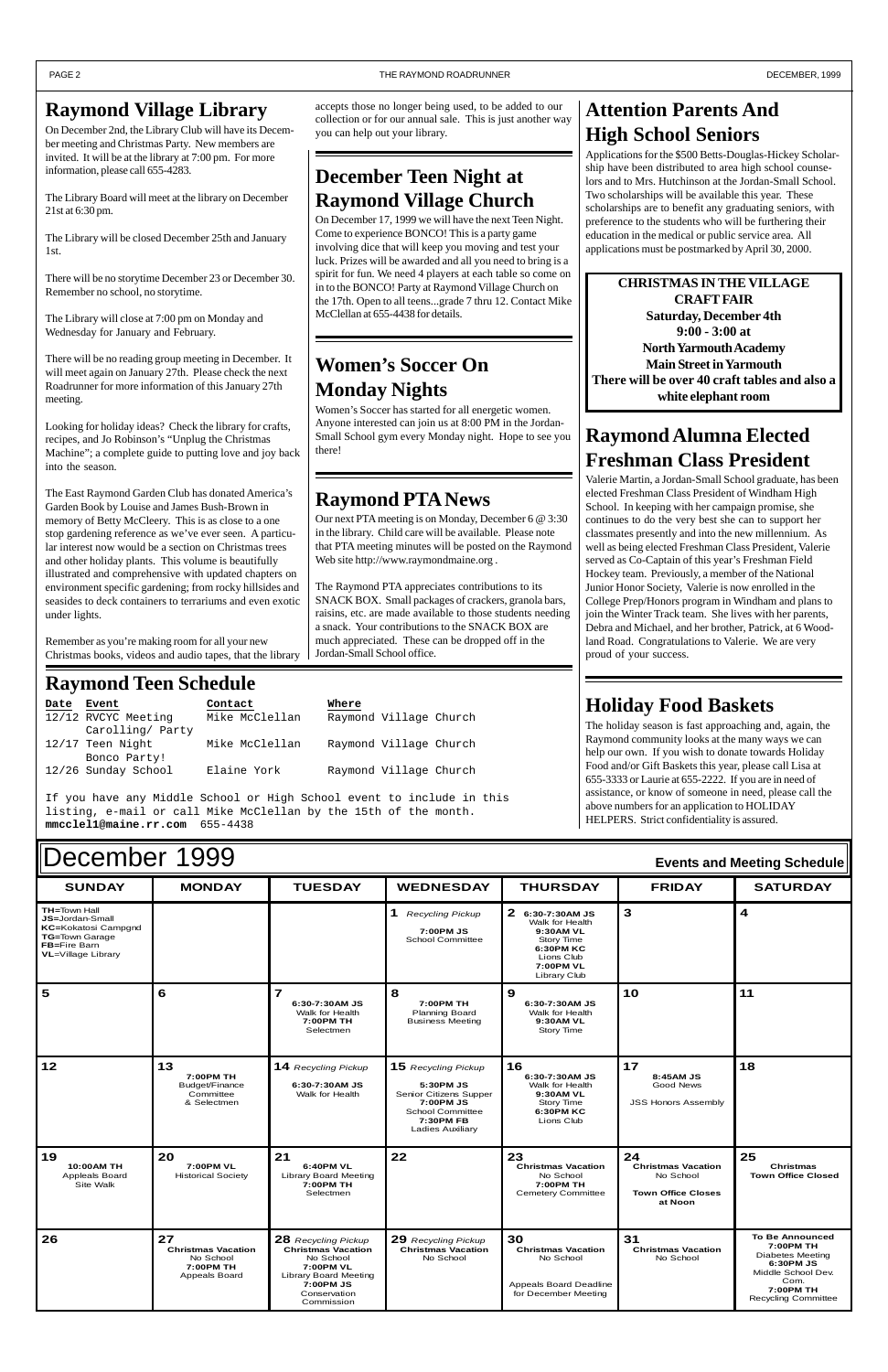## **Year 2000 Rabies Clinic**

This year's Rabies Clinic will be held Saturday, January 22nd from 1:00 pm to 3:00 pm at the District 2 Fire Station located on Webbs Mills Road . Dr. Jim Stephenson and his wife Judy, from Jordan Bay Veterinary Hospital will administer the vaccinations. Nancy Yates and Louise Lester will be there to register dogs. Vaccinations will cost \$8.00 per animal.

It is imperative that our dogs and cats are vaccinated against Rabies, which can harm people as well as animals. We will be vaccinating cats as well as dogs. Because dogs and cats will be in close proximity, please be sure that all dogs are on leashes and all cats are confined in a carrier.

Please remember that all dogs in Raymond must be licensed by January 30 without incurring an additional charge of \$3.00. Neutered dogs will be \$5.00 and nonneutered dogs \$8.50. Licensing funds go toward caring for the stray animals in our Town and State. It also supports, in part, our State Veterinarian's office which watches over all animals in the State and runs Maine's Veterinary Laboratory which tests animals for diseases like Rabies.

## **Food Pantry Set Up and Ready**

#### **By: Diane Goosetrey, Coordinator**

The Raymond Food Pantry now has food donated by PROP on site and ready for winter use by those who need it. Not knowing what the winter will bring, the Pantry can use donated items especially non-food stuffs such as laundry detergents, soap, and paper products which can't be purchased with Food Stamps.

If you or anyone you know in Raymond needs food to get through from check to check, please call and make an appointment to get help. This service is to give families a little extra help when they need it. All requests are kept confidential.

PROP Food Distribution by Raymond Food Pantry at Raymond Town Hall will be by appointment. Please call the Town Office at 655-4742 or Diane Goosetrey at 428-3206 for your appointment.

## **Raymond Recreation Skiing**

Reminder: if you did not sign up for skiing, but wish to participate, please call:

Kathy Anaka 655-2127 Wednesday Grade 4-6 program Peter Walgreen 627-4504 Friday Grade 7-12 program

## **Raymond Rec News St. Joseph's College Pool**

Many people have asked if residents of Raymond will have access to the beautiful new pool at St. Joseph's College. The answer is "YES"! Cost is \$3.00 per person per visit, or \$25.00 for a punch ticket for 10 swims.

Community Swim hours are:

| $6:30 - 8:00 AM$         | Lap Swim          |
|--------------------------|-------------------|
| $12:00 - 1:00 PM$        | Lap Swim          |
| $1:00 - 2:00$ PM         | Lap and Open Swim |
| $5:00 - 7:00 \text{ PM}$ | Lap and Open Swim |
| $1:00 - 4:00 \text{ PM}$ | Lap and Open Swim |
|                          |                   |

The late afternoon schedule may change when the fall swim team season begins in late November. Call the college at 892-7666 for more information regarding the schedule. Check it out and enjoy some swimming before the snow flies!

If there is sufficient interest and we can find/train certified instructors, Raymond Recreation may be able to offer a Learn to Swim Program at St. Joseph's this winter. We are able to train instructors and a course will be offered in January. Anyone who is 17 years old and a strong swimmer is eligible. Please call Pat Smith at 655- 4657 if you are interested in being an instructor or an instructor's aide for this program next year.

## **Raymond Rec Youth Group RYC-2004**

Twenty four 6th, 7th and 8th graders enjoyed a haunted bowling party at Beacon Lanes on October 31st. This was our first attempt at opening up an event to other teens and it was a great success! Every teen received a goody bag, 8 lucky people won door prizes and all enjoyed bowling and pizza. Most special thanks to owner Linda Afthim and staff; our chaperones: Sean Carr, Gail Waisanen, Sharon Jerome; Gail & Matt Waisenen, Amanda & Angie Scripture, for assembling and retrieving items for the goodie bags and door prizes; all the participants for their outstanding behavior! Several members of our group will be manning tables in the PTA craft fair as a service project and have been doing raking for some seniors. We have also been working with Mike McClellan and his Youth and Leadership groups and Communities For Chilhdren to expand teen opportunities. Three members of our group were delegates to the Colin Powell Youth Conference in Waterville: Matt Waisenen, Andrew Hartig and Amanda Scripture. Special thanks to the directors of Raymond Rec for agreeing to renew their sponsorship of our group for another year! Also, I have three responsible teens looking for yard work jobs (raking, shovelling). Please contact Candi Scripture at 655-5368 for more information.

## **Senior Citizens Dinner**

**Menu for December 15, 1999**

**Please call the school office at 655-4743 for a reservation.**

**Homemade Chicken Pie with Biscuit Topping Steamed Broccoli Yeast Rolls Frosted Christmas Chocolate Cake**

## **RYC-2004 Peer Leader Profile**

**Name:** Matt Waisenen

**Community Hours Served to Date:** 22

**Favorite Hobbies/Sports:** Football, swimming, biking, camping, carpentry, walking, video games.

**Honors/Awards:** 99: Honor Roll, 2 quarters; Certificate for completing the mile swim; delegate to Colin Powell's Youth conference in Waterville, Camp Kieve Leadership Training

**Favorite RYC Events:** Pool/beach parties, bowling,

dances, car washes

**Future Goals:** College, Snowboard Instructor, carpentry. To live in Colorado, get married and have kids. **Comments/Advice:** "RYC is great! It's allowed me to keep in touch with my friends, go do fun things with them. I am very glad we have it!"

**Advisor Comment:** When I think of Matt, these words immediately come to mind: reliable, committed, generous, good-natured and responsible. He readily assumes tasks and is always there, when needed. Our community is very lucky to have such a teen within its grasp! His efforts and work on behalf of RYC is one the few reasons we are still in existence. He's super!

## **RYC-2004 Peer Leader Profile**

**Name:** Amanda Scripture

**Community Hours Served to Date:** 21 1/2 **Favorite Hobbies and Sports:** gymnastics, softball, bike riding, doing swimming tricks.

**Honors/Awards:** Three time USA Gymnastic State Champ (1995, 1997, 1999), placed 8th in Regional competition (1999), made honor roll all year, Outstanding Performance Awards in Language Arts and Art, President's Fitness Award, Delegate to Colin Powell's Youth Conference in Waterville.

**Favorite RYC Events:** Movies, dances, pool parties, car washes.

**Future Goals:** "To own my own hotel or Gymnastics school and to own every kind of dog in the world!" **Comments/Advice:** "Don't always believe what someone says to you, or about you. Believe in yourself and trust your instincts.

**Advisor Comments:** I can honestly say that it is because of Amanda that I became involved and was willing to try to start this group, and keep it going. Even though it hasn't always been easy for her being the daughter of the "advisor", she remains committed to the group and has spent many hours calling students, typing, doing mailings. She keeps going, in spite of any personal hurts she may encounter and has taught me a lot about not giving up, when you truly believe!

## **RYC-2004 Background**

RYC-2004 is a group which was created by four Jordan-Small 6th graders in the Fall of 1997. Faced with their last year as a unified class body in Raymond, students developed rules of expected behavior, fair consequences and worked together to locate and identify local sites and activities to provide one or two recreational events each month, open to all classmates, as a way to stay connected to each other as they transitioned out to area schools. Now, two years later, the efforts of the group have promoted local awareness and inspired new hope for providing opportunities for the teen population of Raymond. Our group continues to grow and form new alliances, due to the efforts and responsibility of a core group of 14, 8th grader, Peer Leaders. While we may enjoy as many as 25-40 former classmates at any event, the Peer Leaders are those who have demonstrated outstanding efforts in staying connected, responsible behavior and sharing tasks. Several of our Peer Leaders have branched out into community service work and act as advocates/liaisons at local meetings. It is our hope to profile one or two of these committed young adults in upcoming issues as a way to praise and recognize their dedication, their value to our group as well as this community... known as Raymond.

## **Public Access to Winter Salt/ Sand Mix Hours are Set by Board of Selectmen**

## **By: Nathan Poore**

The public salt/sand pile located on Plains Road will be available to the public from 7:30 AM to 3:00PM Monday through Friday beginning December 1, 1999. During those times, the facility will be closed to the public during actual storm events when the Town and the Town's contractor are engaged in snow plowing and sand spreading operations. The reason for this is to avoid traffic congestion at the facility.

The pile is for Raymond residents only who need small amounts of sand for residential driveways. The pile is not available to commercial plowers and for use on private roads. In the past, the use of this resource has been severely abused. It is up to everyone to comply with the established rules. If abuse continues, there is the possibility that the resource will not be available to anyone. If anyone needs access to sand for winter use and the resource on Plains Road is not available for any reason, there are a number of other places where it can be purchased.

If anyone has any questions regarding the use of salt and sand at the Town's facility on Plains Road, please do not hesitate to call me, Nathan Poore, at 655-4742.

**Raymond Boy Scout Troop 800**

## **Annual Bean Supper**

**Saturday December 4th 5:00 to 7:00 pm at the Raymond Village Church 27 Main Street, Raymond Village \$5.00 adults \$3.50 kids 12 and under \$15.00 family of 4 or more Includes hotdogs, coleslaw, American Chop Suey, biscuits, coffee and punch**